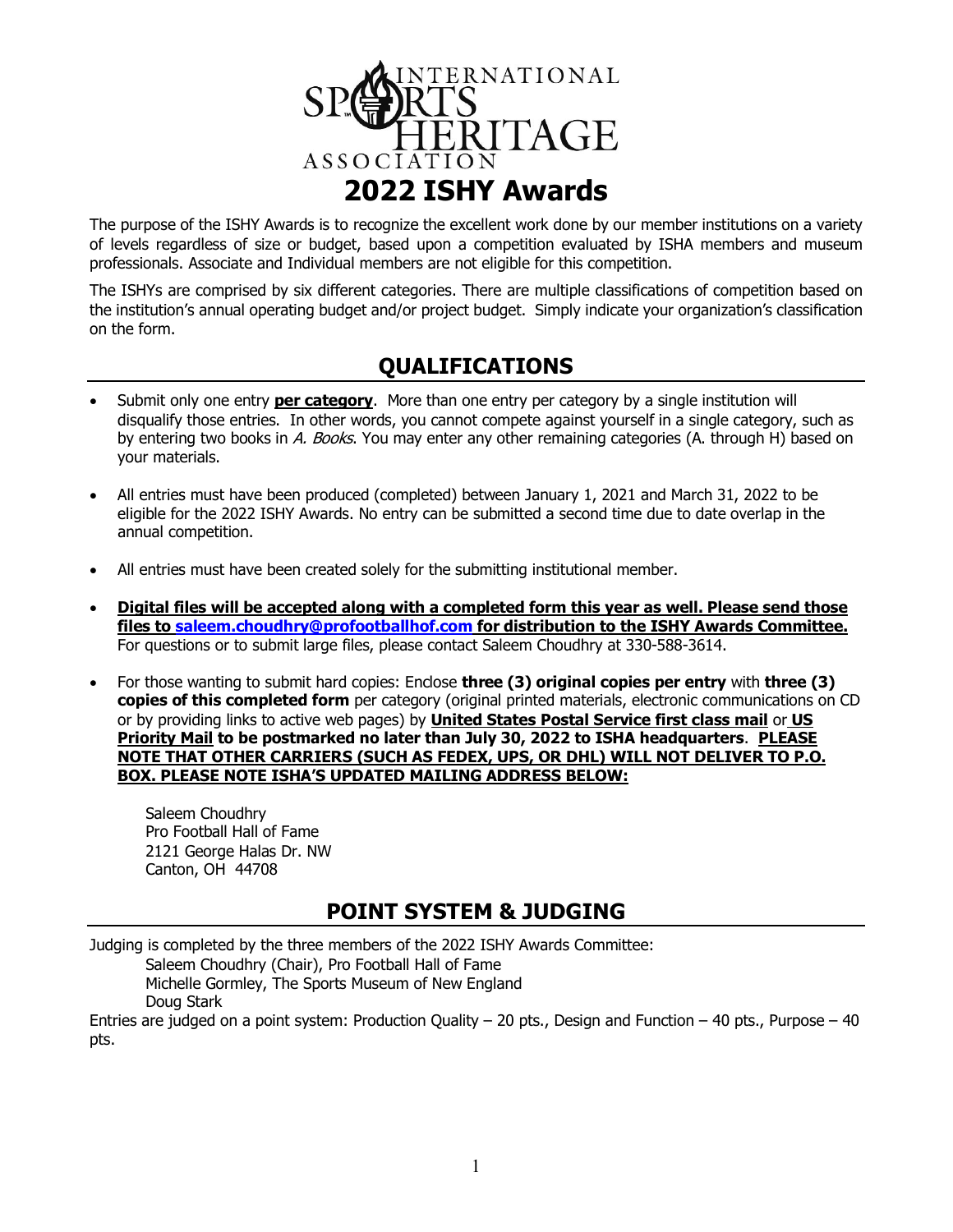## **ISHY TROPHY**

Winning Entries will receive the coveted ISHY Trophy. The trophy is a tangible representation of your achievement and is something we hope you will display prominently at your organization. Receiving an ISHY is also an opportunity for you to call attention to your achievement through local media.

| A | Books, printed hard-cover or soft-bound                                 | Publications primarily featuring your<br>institution, collection, resources and/or<br>members of your Hall of Fame.                  |
|---|-------------------------------------------------------------------------|--------------------------------------------------------------------------------------------------------------------------------------|
| B | Non-Book Publications                                                   | Programs, Reports, Newsletters,<br>Magazines, etc. (printed or digital)                                                              |
| C | <b>Marketing Materials</b>                                              | Three subcategories for:<br>a) Print Materials<br>b) Video/Audio Shorts<br>c) Social Media Account of the<br>Year                    |
| D | <b>Educational Programming</b>                                          | Focus is on education-for students or<br>adults, in an organized structure-<br>lecture series, curriculum-based<br>programming, etc. |
| E | Hall of Fame Inductions and/or Annual Event<br><b>Support Materials</b> | Material, digital or hard copy, created<br>in support of an annual Hall of Fame<br>induction or annual event.                        |
| F | New Exhibit                                                             | Three subcategories for:<br>a) Under US \$50,000<br>b) US $$50,000 - $250,000$<br>c) US \$250,000 or More                            |

## **CATEGORIES**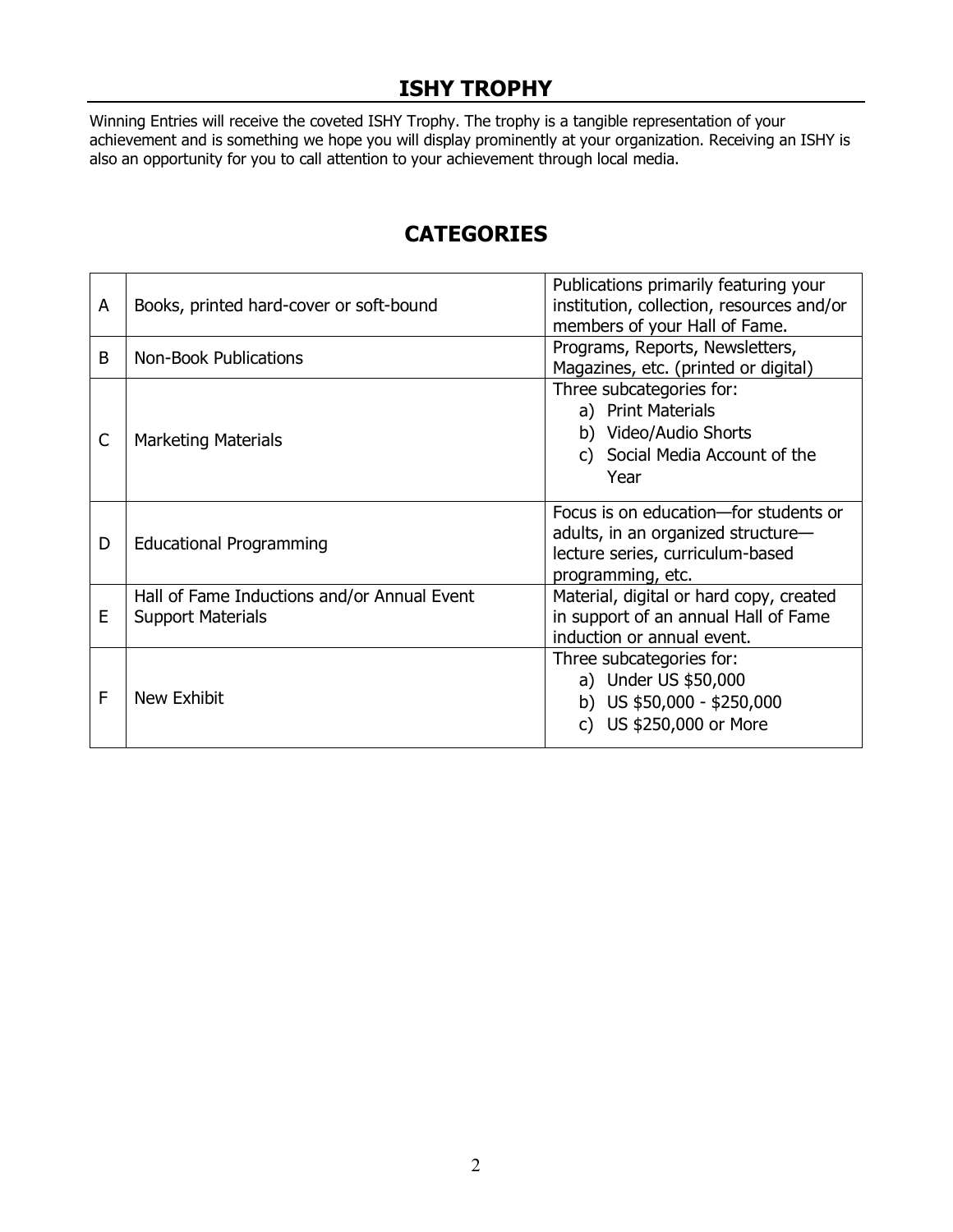

| <b>Name Nominated Item:</b> |             |          |              |  |
|-----------------------------|-------------|----------|--------------|--|
| Institution:                |             |          |              |  |
| Contact<br>Person:          |             |          |              |  |
| Mailing<br>address:         |             |          |              |  |
| City:                       | State/Prov: | Country: | Postal Code: |  |
| Phone:                      |             | Fax:     |              |  |
| Email:                      |             |          |              |  |

### **Classification (check one):**

The nominating institution's annual operating budget is equal to or less than us \$250,000.

The nominating institution's annual operating budget is more than us \$250,000.

#### **Category (check one):**

- A. Books printed hard-cover or soft-bound
- B. Non-Book Publications
- ☐ C. Marketing Materials
	- Print materials
		- b) Video/Audio Shorts
			- Social Media Account of the Year
	- D. Educational Programming
	- E. Hall of Fame Inductions and/or Annual Event Support Materials
	- F. New Exhibit
		- Under US \$50,000
			- b) US \$50,000 \$250,000
		- US \$250,000 and above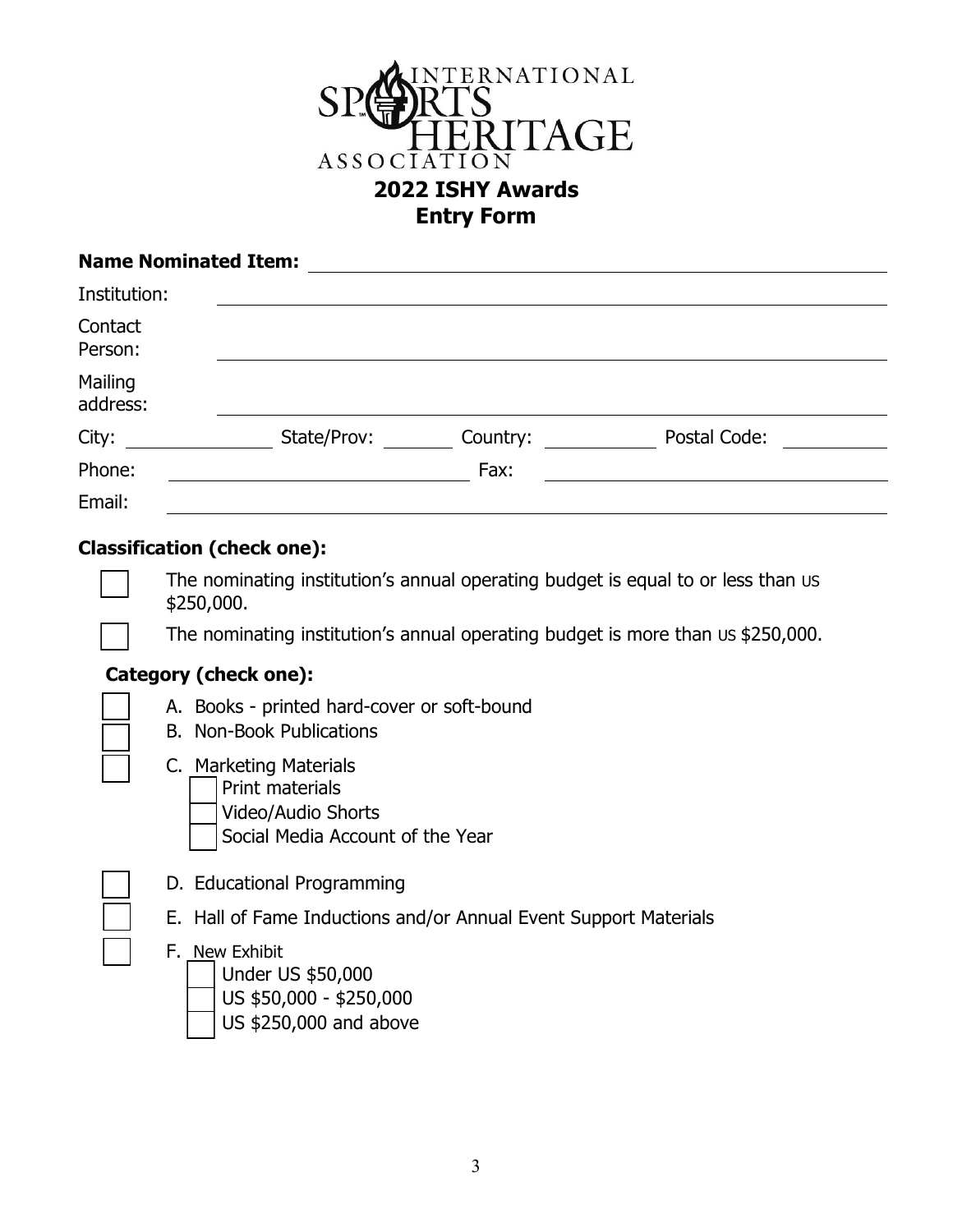# **Project Summary**

Who was the target audience for this Project?

What was the purpose/objective of this Project?

What was the impact/result of this Project?